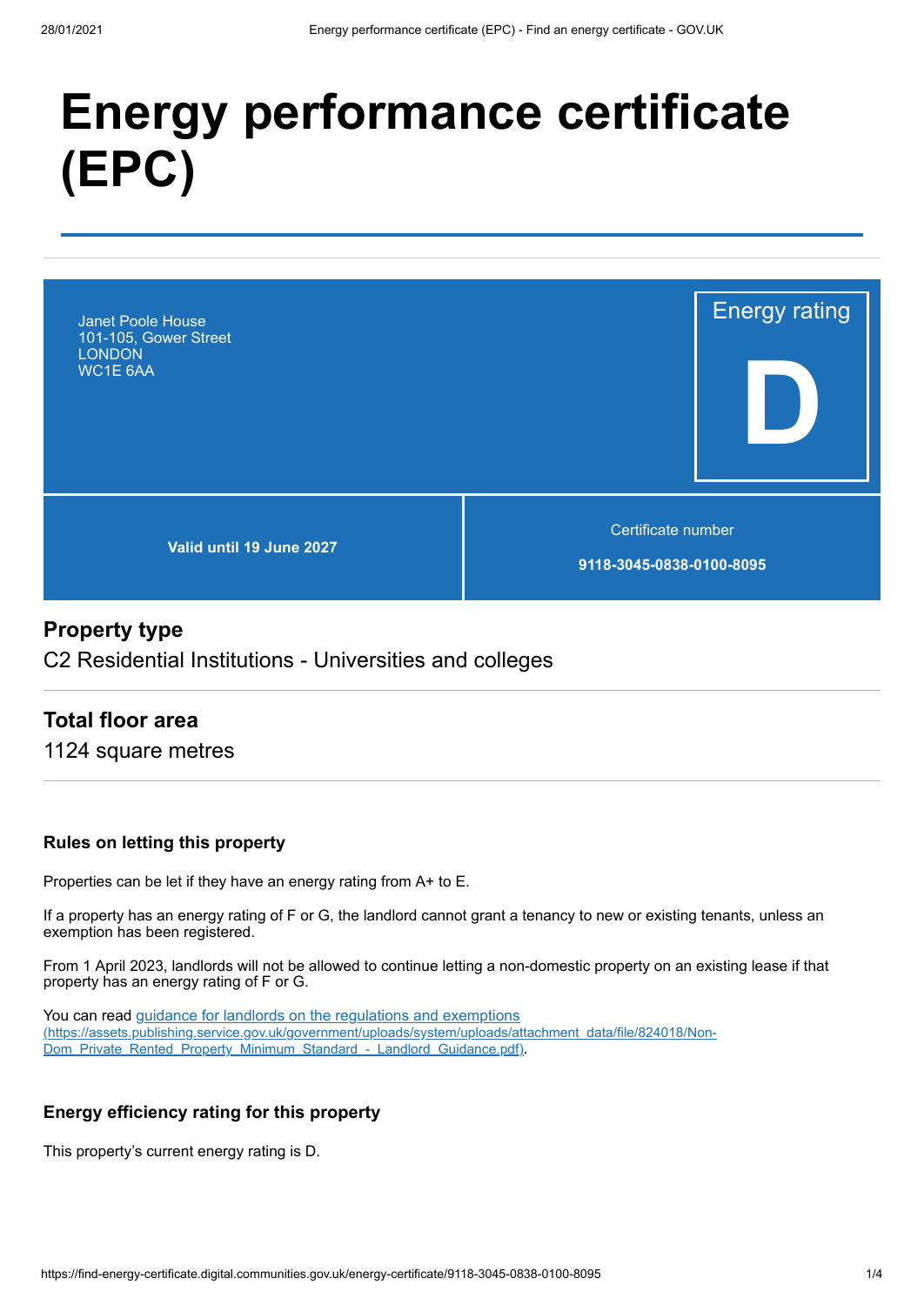

Properties are given a rating from A+ (most efficient) to G (least efficient).

Properties are also given a score. The larger the number, the more carbon dioxide (CO2) your property is likely to emit.

#### **How this property compares to others**

Properties similar to this one could have ratings:

**If newly built**

# **If typical of the existing stock**

**Breakdown of this property's energy performance**

**Main heating fuel** Grid Supplied Electricity

# **Building environment**

Air Conditioning





37 | B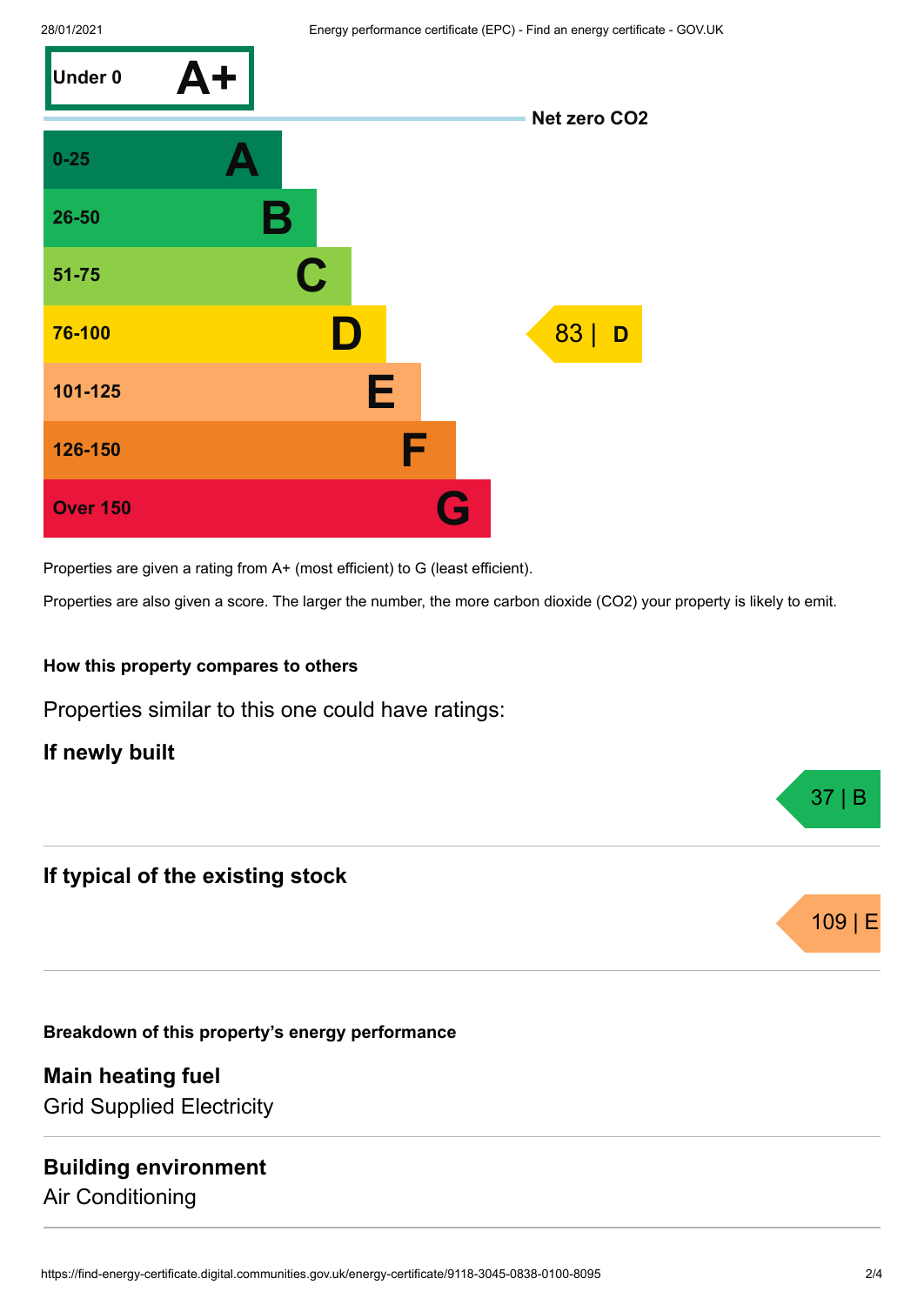## **Assessment level**

3

# **Building emission rate (kgCO2/m2 per year)**

55.6

**Primary energy use (kWh/m2 per year)**

328.91

What is primary energy use?

#### **Recommendation report**

Guidance on improving the energy performance of this property can be found in the recommendation report [\(/energy-certificate/0810-0143-1889-8495-0006\)](https://find-energy-certificate.digital.communities.gov.uk/energy-certificate/0810-0143-1889-8495-0006).

#### **Contacting the assessor and accreditation scheme**

This EPC was created by a qualified energy assessor.

If you are unhappy about your property's energy assessment or certificate, you can complain to the assessor directly.

If you are still unhappy after contacting the assessor, you should contact the assessor's accreditation scheme.

Accreditation schemes are appointed by the government to ensure that assessors are qualified to carry out EPC assessments.

# **Assessor contact details**

#### **Assessor's name**

Carl Stevens

### **Telephone**

0844 499 7574

#### **Email**

[carl@greenzonesurveys.com](mailto:carl@greenzonesurveys.com)

# **Accreditation scheme contact details**

#### **Accreditation scheme**

Elmhurst Energy Systems Ltd

# **Assessor ID**

https://find-energy-certificate.digital.communities.gov.uk/energy-certificate/9118-3045-0838-0100-8095 3/4 EES/020034